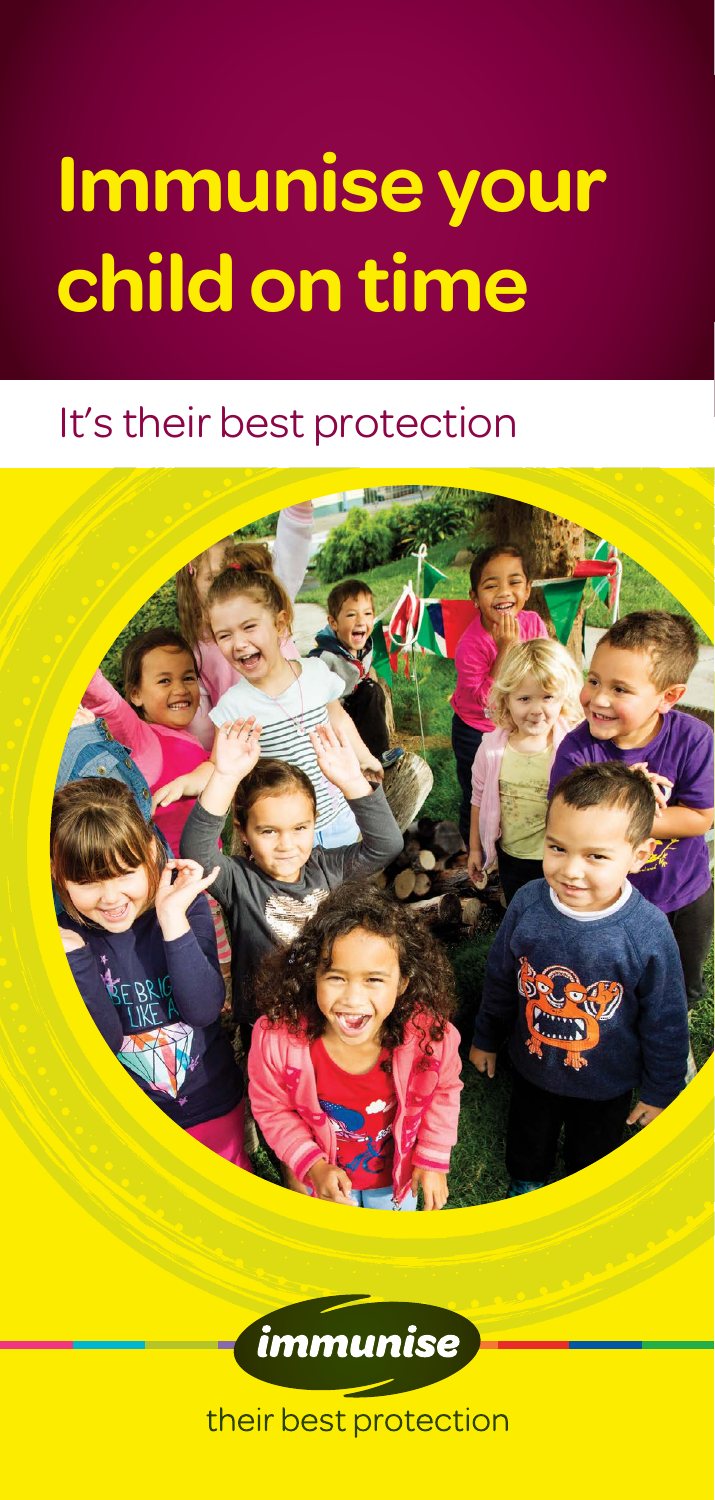If you are a parent or caregiver, this pamphlet is for you.

It tells you about the recommended ages for your baby to receive their immunisations.

Babies and children have the best protection when they are immunised on time.

### Protect your child and family

Immunisation is the best way to protect your family from 13 serious diseases. It's free in New Zealand for all babies, children and young people until their 18th birthday.\*

Immunisation works by helping your child develop antibodies to fight disease. It saves millions of lives around the world every year.



\* HPV immunisation is funded for all aged 9-26 years; MMR immunisation is funded for all born from 1 January 1969.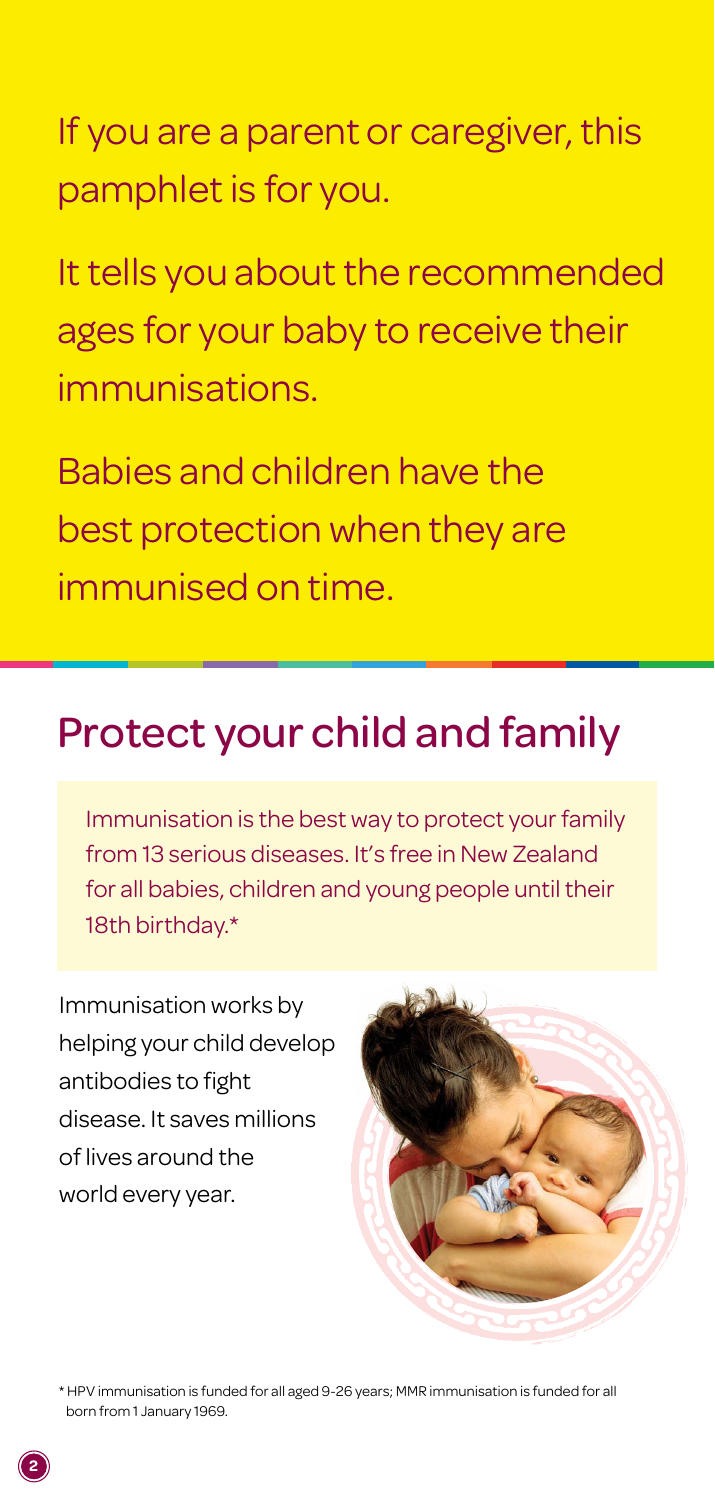# Why immunise?

Babies are usually born with some passive immunity to disease. Breastfed babies get additional antibodies from

**Babies and children need immunisation to protect them from serious diseases.** 

their mother's milk. This passive immunity only lasts a short while, and it can't protect your baby from all diseases.

It's important that your baby or child is immunised at the recommended times to give them the best protection possible.

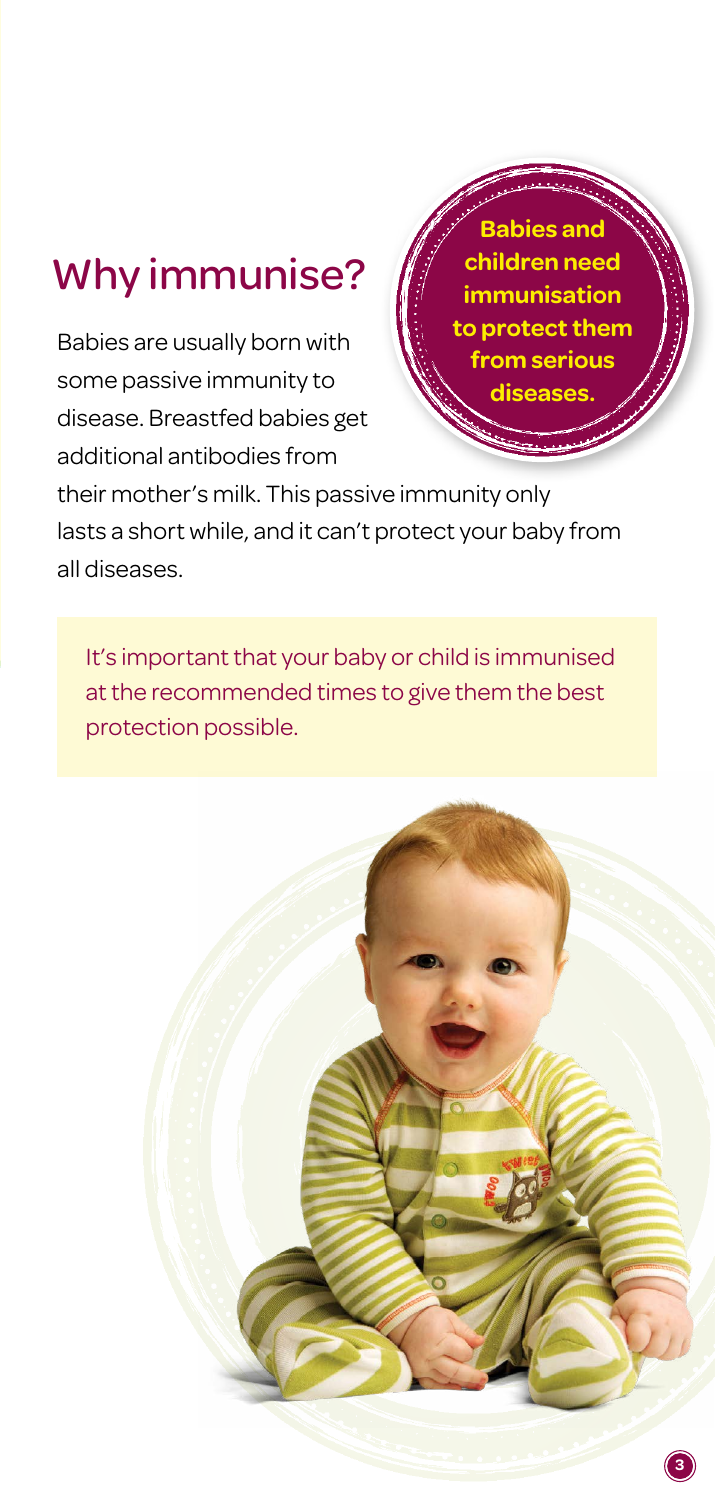# Keeping track of immunisations

Start your child's immunisations when they are 6 weeks old, for their best protection from disease.

The **National Immunisation Schedule** is the timetable of recommended immunisations. It shows when your child should have each immunisation to get the best possible protection.

#### **It's important for your child to have all their immunisations.**

Take a look at the National Immunisation Schedule on the next page. It is important to try and immunise your child at the right time to give them the best protection, but if you're late, you can usually catch up. (Note: You need to begin immunisations against rotavirus before your child is 15 weeks old.) If you think your child might have missed one or some of their immunisations, talk to your family doctor or nurse.

The doctor or nurse will record each immunisation your child receives on the **National Immunisation Register** (NIR) (see page 10 for more information about the NIR).

Immunisations are also recorded on the **Immunisation Certificate** in your child's *Well Child Tamariki Ora My Health Book.* Remember to take the *Well Child Tamariki Ora My Health Book* with you to the doctor or nurse each time your child goes in for their immunisation. You will need to show the Immunisation Certificate when your child starts at a child care service, kōhanga reo or primary school.

Immunisation is your choice – please talk to your family doctor or nurse if you have any questions.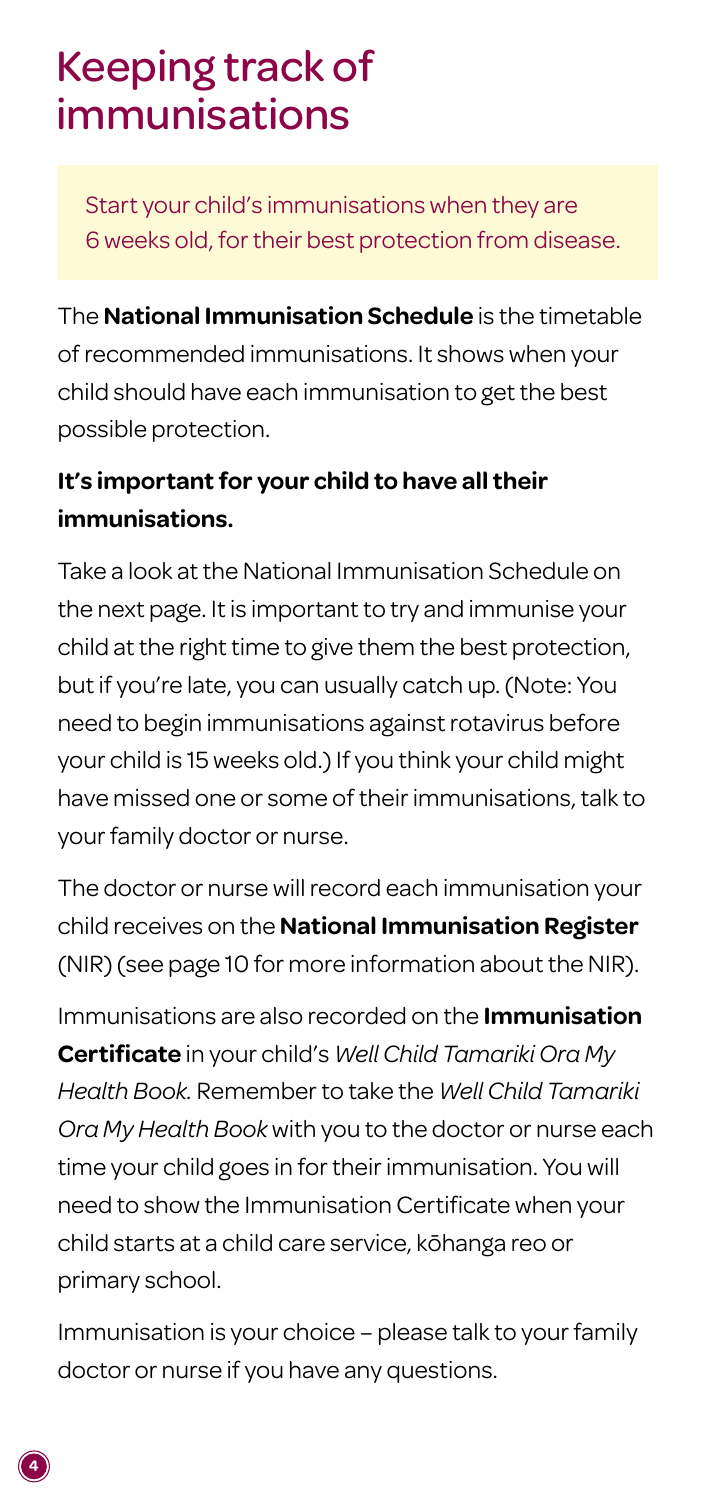# The National Immunisation **Schedule**

| Age          | Disease to protect against                                                                                                    | <b>Vaccine</b>                          |
|--------------|-------------------------------------------------------------------------------------------------------------------------------|-----------------------------------------|
|              | Tetanus + diphtheria + whooping<br>cough (pertussis)                                                                          | <b>Boostrix</b> ®                       |
|              | Influenza                                                                                                                     | Brand varies.                           |
| <b>Neeks</b> | Rotavirus (first dose must be<br>given before 15 weeks)                                                                       | Rotarix <sup>®</sup> (oral)             |
|              | Diphtheria + tetanus + whooping<br>cough (pertussis) + polio +<br>hepatitis B + Haemophilus<br><i>influenzae</i> type b (Hib) | Infanrix® hexa                          |
|              | Pneumococcal disease                                                                                                          | <b>Synflorix®</b>                       |
| <b>Ionth</b> | Rotavirus (second dose must be<br>given before 25 weeks)                                                                      | Rotarix <sup>®</sup> (oral)             |
|              | Diphtheria + tetanus + whooping<br>cough + polio + hepatitis $B +$<br>Haemophilus influenzae type b (Hib)                     | Infanrix® hexa                          |
|              | Pneumococcal disease                                                                                                          | Synflorix®                              |
| lonth        | Diphtheria + tetanus + whooping<br>$c$ ough + polio + hepatitis B +<br>Haemophilus influenzae type b (Hib)                    | Infanrix® hexa                          |
|              | Pneumococcal disease                                                                                                          | <b>Synflorix®</b>                       |
|              | Haemophilus influenzae type b (Hib)                                                                                           | Hiberix $^\circ$                        |
|              | Measles + mumps + rubella                                                                                                     | Priorix®                                |
|              | Pneumococcal disease                                                                                                          | <b>Synflorix®</b>                       |
|              | Chickenpox (varicella)                                                                                                        | Varilrix®                               |
| z<br>Year:   | Diphtheria + tetanus + whooping<br>cough + polio                                                                              | Infanrix® IPV                           |
|              | Measles + mumps + rubella                                                                                                     | <b>Priorix®</b>                         |
|              | Tetanus + diphtheria +<br>whooping cough                                                                                      | <b>Boostrix®</b>                        |
|              | Human papillomavirus (HPV)                                                                                                    | Gardasil®9<br>(2 doses, 6 months apart) |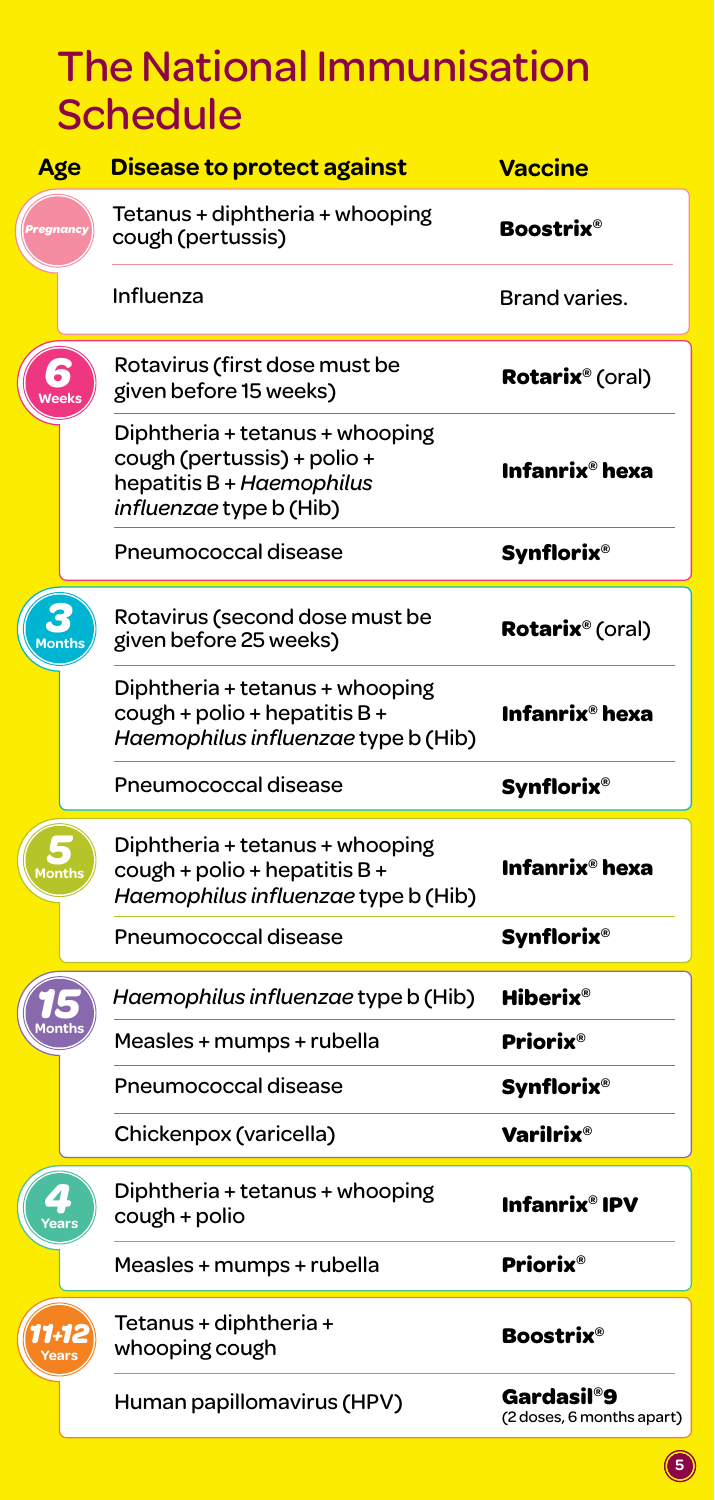### What serious diseases does immunisation protect against?

**Chickenpox** (varicella) is a virus that is usually mild, but can lead to serious complications such as pneumonia, and problems with the kidneys, heart, joints or nervous system.

**Diphtheria** is a throat infection. It makes it hard to breathe or swallow. Diphtheria may also affect the nerves, muscles and heart.

**Haemophilus influenzae type b** (Hib) causes meningitis (an infection around the brain) and epiglottitis (swelling in the throat that blocks the breathing passages). It may also cause pneumonia and infection of the joints and under the skin.

**Hepatitis B**  $\vert$  attacks and damages the liver. It can make the sufferer feel sick and tired and turn their skin a yellow colour.

**Human papillomavirus** (HPV) can cause cervical and some other cancers. It is a virus that almost all adult New Zealanders are exposed to at some point. It can also cause genital warts.

Measles **causes a rash, a runny nose, coughing and** sore, watery eyes. It may also cause pneumonia, ear infections and brain damage.

Mumps **causes swelling around the face, a fever and a** headache. Mumps may cause swelling of the brain and deafness.

**Pneumococcal disease** causes pneumonia, meningitis and blood poisoning. It may also cause sinus and ear infections.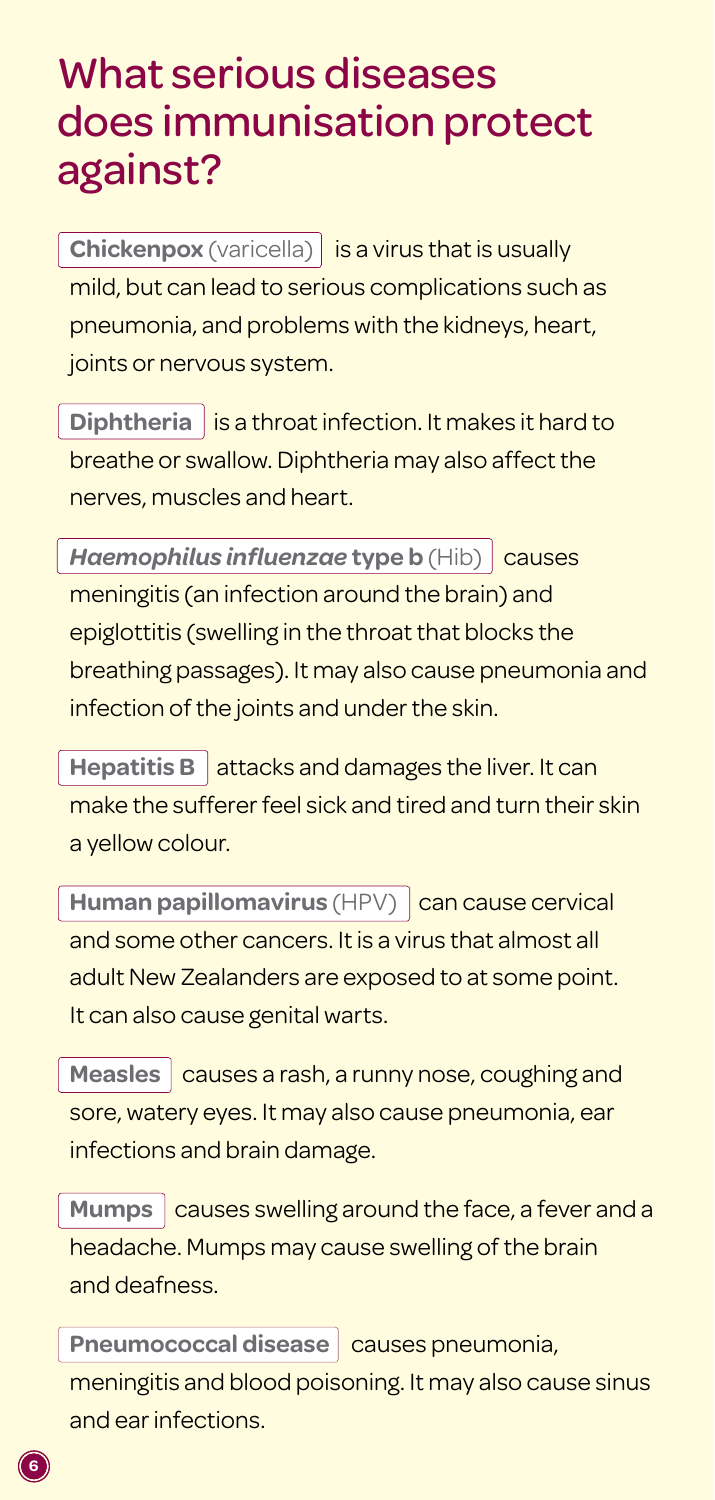**Polio** (poliomyelitis) can paralyse the body and make it hard to breathe.

**Rotavirus causes vomiting and diarrhoea. This can** lead to severe dehydration and sometimes death. Young babies are most at risk.

**Rubella** causes a mild illness with a rash and joint pain. It is serious if a pregnant woman catches rubella early in her pregnancy. Her baby may be born with serious problems, such as deafness, blindness, heart defects and brain damage.

**Tetanus** causes muscles to stiffen and spasm, and makes it extremely hard to breathe or swallow.

**Whooping cough** (pertussis) damages the breathing tubes, causing coughing spells and vomiting. It may lead to permanent lung damage, and can cause babies to stop breathing. Young babies are most at risk.

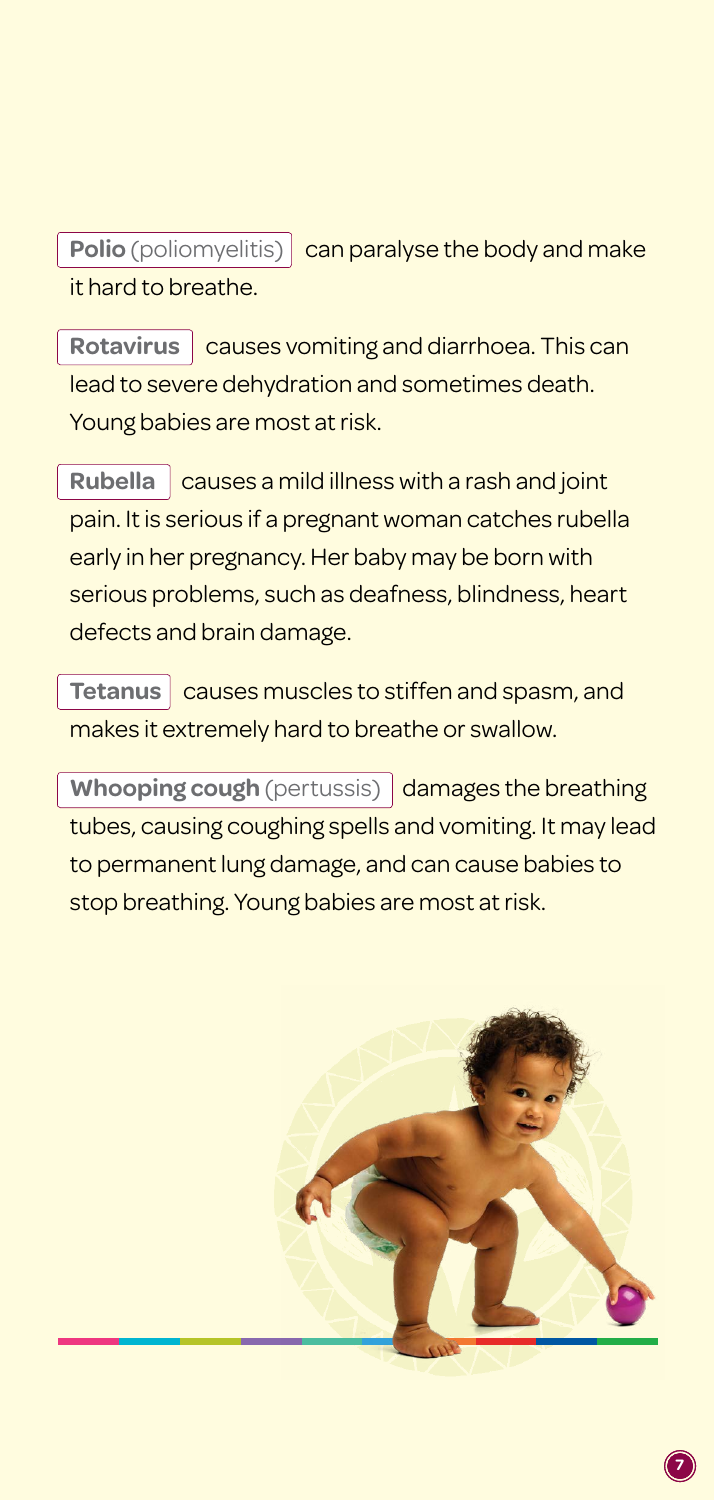# Extra protection

Some babies and children may be offered additional immunisations if they are at higher risk of disease.

Your family doctor or nurse will discuss these with you.

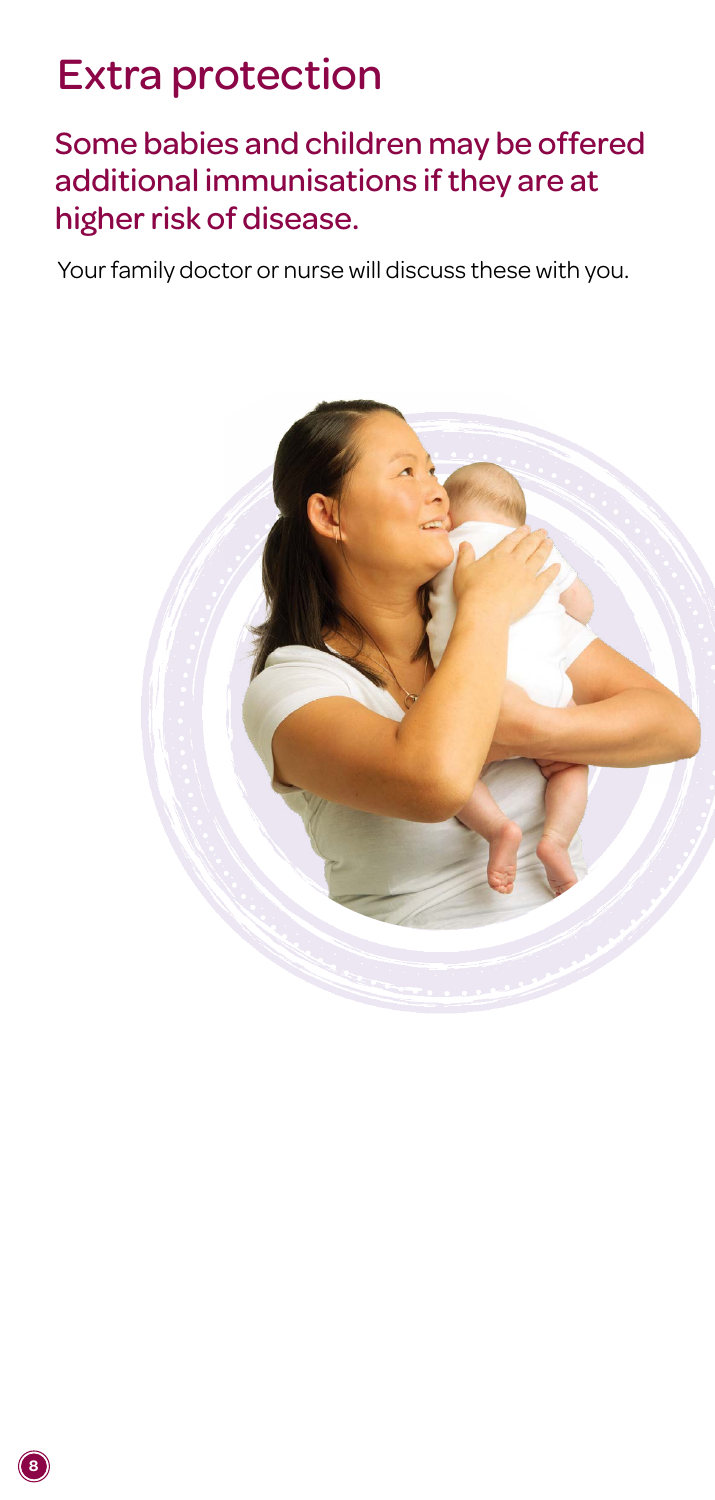# Reactions

It is common for babies and young children to have mild reactions after immunisation. These reactions may last for up to 2 days. They can take the form of:

- irritability (tiredness and crying)
- mild fever
- a small lump where the injection was given.

Some babies may have mild vomiting and diarrhoea for up to a week after receiving the rotavirus vaccine.

### What should you do if your child has a reaction?

- Don't rub the injection site because this may make the reaction worse.
- Loosen your child's clothing if they are hot.
- Give your child extra fluids to drink (eg, water or more breastfeeds).
- Only give your child paracetamol or ibuprofen if your nurse or doctor says to do so.

If you're worried about your child's reaction to an immunisation, talk to your doctor or nurse or call the free Healthline service on 0800 611 116 any time day or night.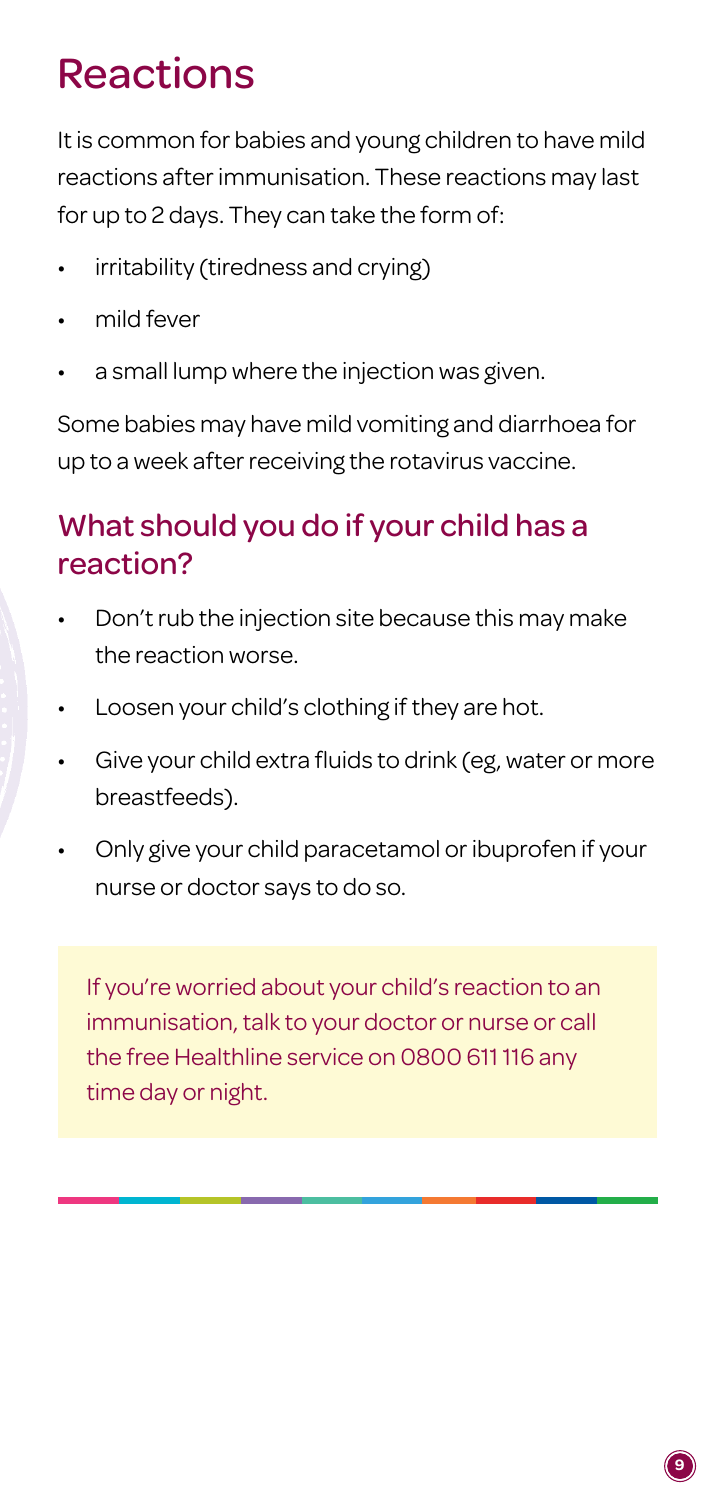# National Immunisation Register

### The NIR holds the immunisation details for all New Zealand children.

Each time your child receives an immunisation, your doctor or nurse will record it on the NIR.

This helps make sure that your child gets the right immunisations at the right time. You'll be sent a reminder when each immunisation is due.

Your midwife or doctor will tell you more about the NIR before your baby is born and when they talk with you about immunisations.

### What's on the NIR?

The NIR records the following details about your child:

- their name, home address, date of birth, sex and ethnicity
- their unique health number (National Health Index or NHI)
- their family doctor, nurse and Well Child Tamariki Ora provider
- their local district health board (DHB)
- the immunisations that they have been given
- your contact details.

The NIR will also record if you have decided not to have your child immunised.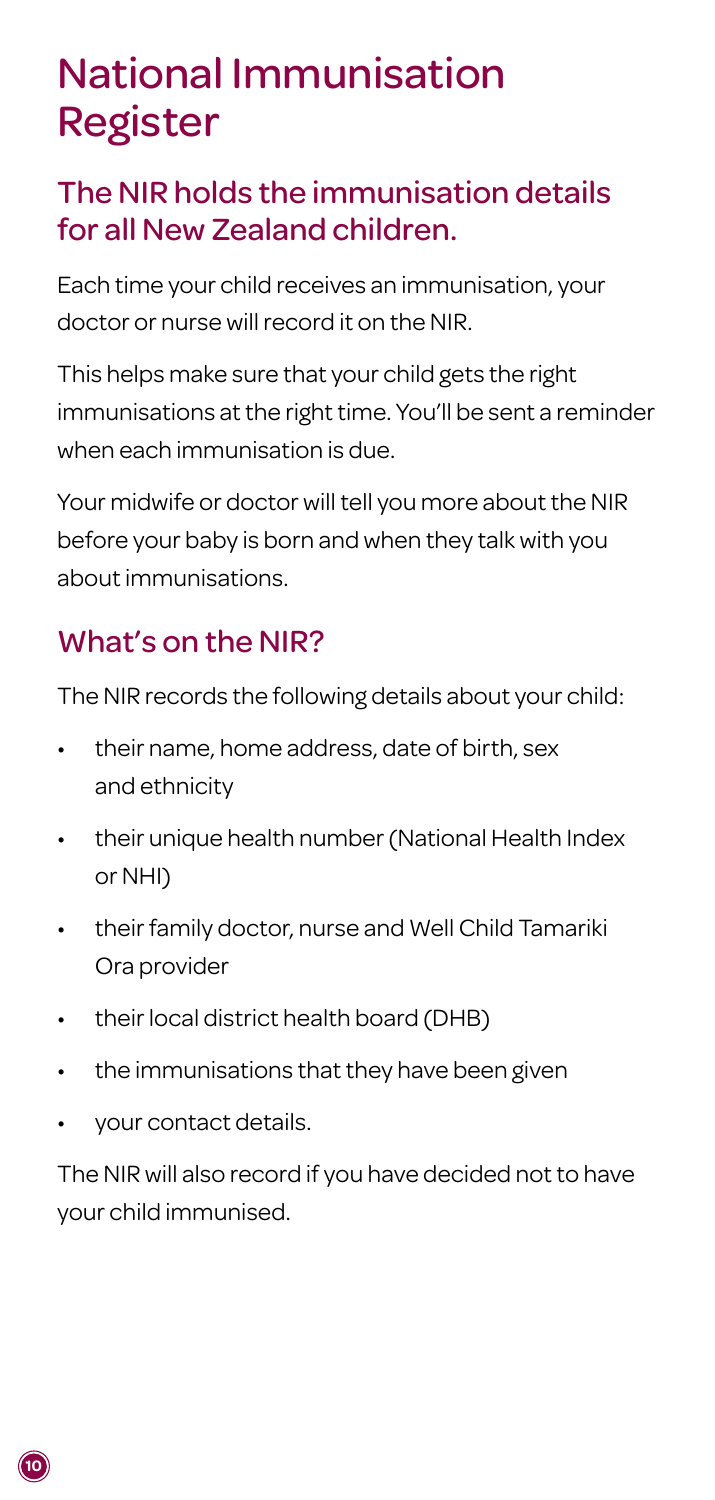### Who can see what's on the NIR?

Only authorised health care providers can see your child's details on the NIR.

The information is there to make sure your child gets the free immunisations they are entitled to.

You can ask your family doctor or nurse for a copy of the information held on the NIR about your child at any time.

### Choosing not to have your child's immunisation details recorded on the NIR

If you don't want your child's immunisation details to be recorded on the NIR, you can complete an 'opt-off' form. Ask a doctor or nurse for the form.

Your child can still have free immunisations up to the age of 18 years, even if you have decided not to have their immunisation details recorded on the NIR. The NIR will still hold your child's name, date of birth, NHI number and local DHB.